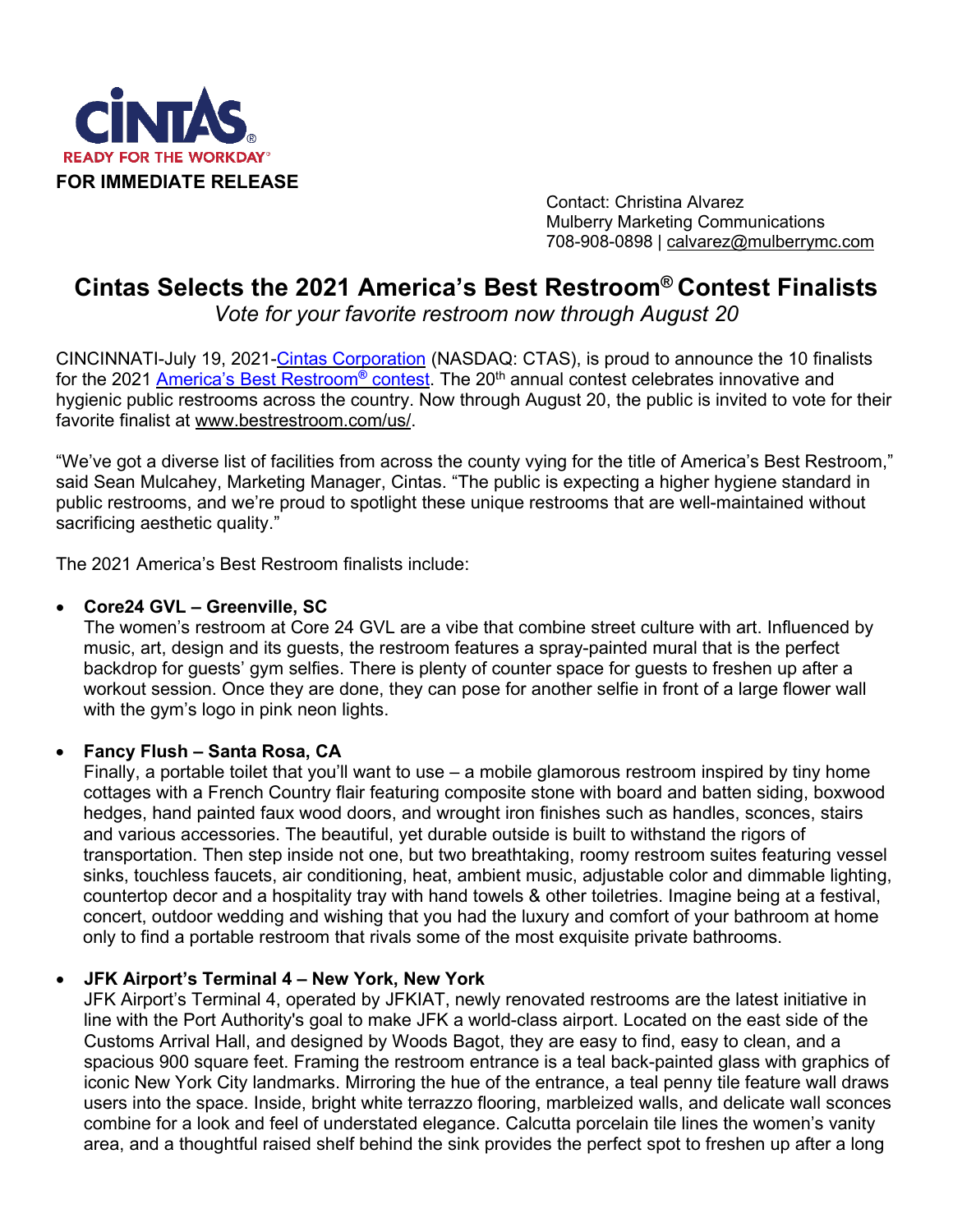flight. Full height wood laminate partitions provide privacy and a touch of warmth to an otherwise clean, bright space.

# • **Nan Thai Fine Dining – Atlanta, GA**

For nearly two decades, Nan Thai Fine Dining guests in Atlanta, GA have raved about the "zen-like restrooms" inside the 14x Four Diamond Award-Winning restaurant. The red and gold colors inside the restroom emit an immediate feel of Asian luxury mixed with a peaceful, warm glow from candles, neatly folded towels, and elements of nature. The design is modern yet organic, making it the perfect trend that blends effortlessly into the scene.

# • **Planet Word – Washington, D.C.**

As a free museum in Washington, D.C. dedicated to renewing and inspiring a love of words, language, and reading, words are celebrated everywhere at Planet Word – even in the restrooms! Whether showcasing how to ask, "Where is the bathroom?" in multiple different languages, illustrating the many names for animal waste or poking fun with euphemisms and synonyms, Planet Word is flush with colorful bathroom humor.

# • **Pump House – Kannapolis, NC**

The Pump House on West Avenue in Kannapolis, NC is designed as a beautiful place to rest, relax and have fun. In the middle of a beautiful tree lined street the Pump House is surrounded by water fountains, lit by a rainbow of colors, urban swings, public art sculptures, murals, a putting green, entertainment stages, and fun inspirational quotes from children's books. Vibrant outdoor furniture creates a great hang out spot right outside of the Pump House doors with numerous businesses, restaurants, and a brewery just a few steps away. It's a great place for children and adults alike. City staff keeps the area spotless - inside and out every day.

# • **Steamboat Springs – Steamboat Springs, CO**

Having a standalone public restroom downtown has been on the city's wish list for several years. Now that dream is a reality. The public restroom in downtown Steamboat Springs utilized unique design elements for visual appeal. The two-pitch roof is butterfly-style, and the façade features multiple material types, steel cladding, board form concrete walls and glass blocks. The facility is heated yearround and is open daily from 6 a.m. to 8 p.m.

# • **The Fed Community – Clarkston, MI**

The Fed Community wanted to go all out in an unexpected space and make its restrooms a conversation piece. Mixing unexpected colors, patterns and texture, the restrooms are bright and airy. They also feature affirmations to make patrons feel good. The space is a fun surprise for whomever opens the door.

# • **Two Cities Pizza – Cincinnati, OH**

Walking into Two Cities Pizza Company is nothing short of an experience. Two of America's most iconic cities, New York and Chicago, live loudly in the decor and atmosphere of this concept restaurant. Taxis surround the building, steel girders line the ceiling, Wrigley Field is paid tribute to with an ivy wall and 400-foot marker, but the most talked about element of this brand aside from the pizza itself, is the New York City subway station. The restroom is fully outfitted with a subway platform, train car, station stops playing over the speaker, authentic subway handles above the sinks, and even graffiti on the walls. A properly taken selfie sent to a friend in New York is good enough to convince them you made a surprise visit to the Big Apple. Just make sure you get off at the right stop before your pizza gets cold.

# • **William S. Craycraft Park – Mission Viejo, CA**

This custom restroom features a custom tiled front alcove with exterior drinking fountains and water bottle filler. This large well-ventilated, multiple-occupant restroom design includes: 10 toilets, two urinals, and six sinks that will accommodate up-to 540 users per hour. To match the local architecture